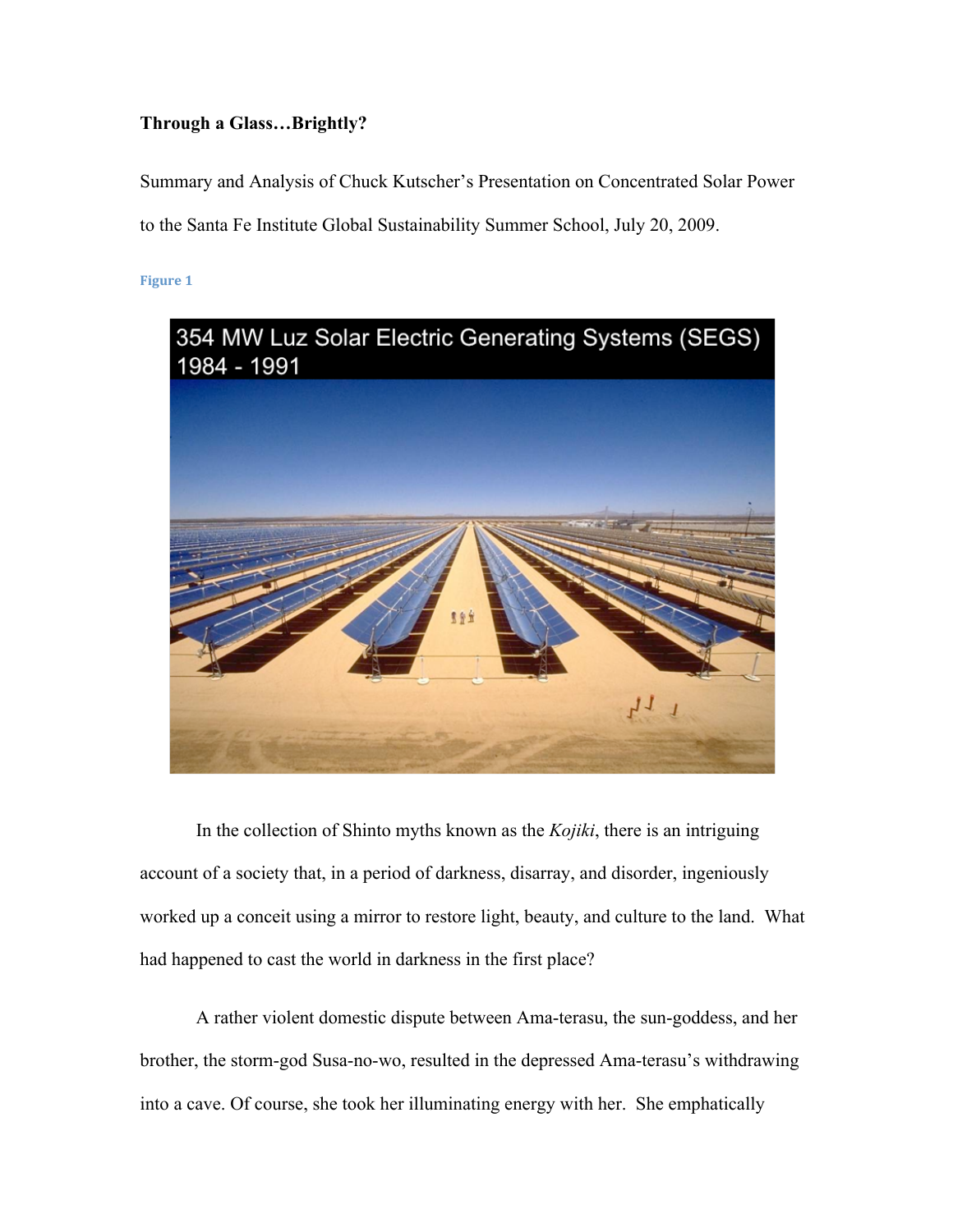sealed the entrance of the cave with a boulder to prevent others from pursuing her. Suddenly, robbed of the defined edges that light provides, the world was infused with chaos in the absence of explicit order: "constant night reigned, and the cries of the myriad deities were everywhere abundant, like summer flies; all manner of calamities rose."<sup>1</sup>

So, the minor deities decided to undertake a collaborative effort to lure the sun from her self-imposed seclusion. They commissioned a smith to make a mirror, which they placed opposite the entrance of the goddess's cavernous hiding place. Then they proceeded to have something of a bacchanal, lead by the goddess of sensuality. Intrigued by the celebratory sounds, Ama-terasu peeked out from behind the stone guarding the entrance to her cave. In doing this she caught sight of her reflection, for the first time ever, in the mirror. She was so intrigued by the beauty of her brightly shining face that she emerged from the cave to approach the mirror. Quickly taking advantage of the success of their trickery, the minor deities rolled the stone to seal the cave behind the goddess and prevent her from hiding again. Thus, light, beauty, truth, and order were restored to the land.

Could the curved mirrors of concentrated solar power collectors be the twentyfirst century analog to that ancient looking glass that rescued the world from chaos and collapse? Carbon dioxide concentrations in the earth's troposphere are 387 ppm and increasing by 2 ppm per year, an increase of 100 ppm in a century. There is overwhelming consensus in the scientific community that the cause of this increase is anthropogenic. According to Dr. Matthew England, a climate physicist at the Climate Change Research Centre at the University of New South Wales, we are currently tracking

<sup>1</sup> Donald L. Philippi, trans. *Kojiki* (Tokyo: University of Tokyo Press, 1968), 81.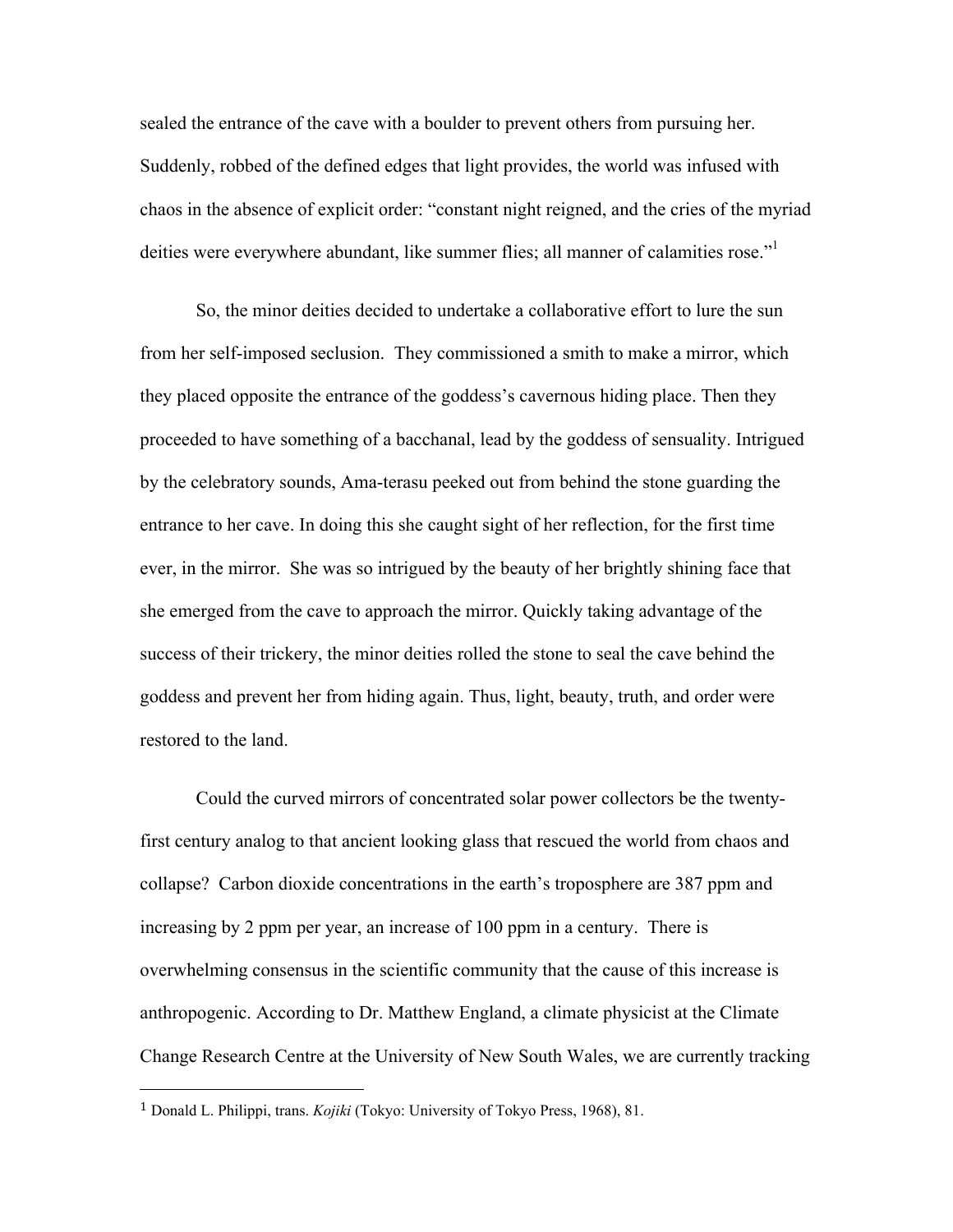at the high end of emissions scenarios–even beyond what the IPCC thought possible. If we proceed in business as usual, carbon dioxide concentration will rise even faster and exceed 500 ppm by 2050. If we want to limit global temperature rise to 2° C, we need to keep carbon dioxide concentrations peaking at no more than about 450 ppm and then draw down carbon dioxide to keep our ice caps from irreversibly melting in the coming centuries. Reducing dependence on fossil fuels and relying instead on alternative renewable energy sources, such as solar energy, seems to be an obvious step in the direction of a sustainable future. Chuck Kutscher, an engineer with the National Renewable Energy Laboratory, presented a talk on concentrated solar power at the Santa Fe Institute Global Sustainability Summer School on July 20, 2009 that explored that option's viability.

#### **CSP: What it is and how it works**

The first thing to note about concentrated solar power (CSP) is that it is not an amplification in degree of photovoltaic (PV) collection, but a completely different kind of machinery. Most people are familiar with the flat PV panels that can be seen on the occasional rooftop or along the highway, powering streetlights and signage. PV panels collect both diffuse and direct radiation, and so can operate under clear and cloudy conditions. CSP, on the other hand, focuses sunlight in order to create the high temperature needed to run a thermodynamic heat engine. Since diffuse light can't be focused (Kutscher uses the example of the childhood entertainment provided by focusing the sun's rays with a magnifying glass; it doesn't work on cloudy days), CSP plants have the most potential to function in areas where most days are bright and clear. In the United States, the deserts of the southwest provide an optimal location.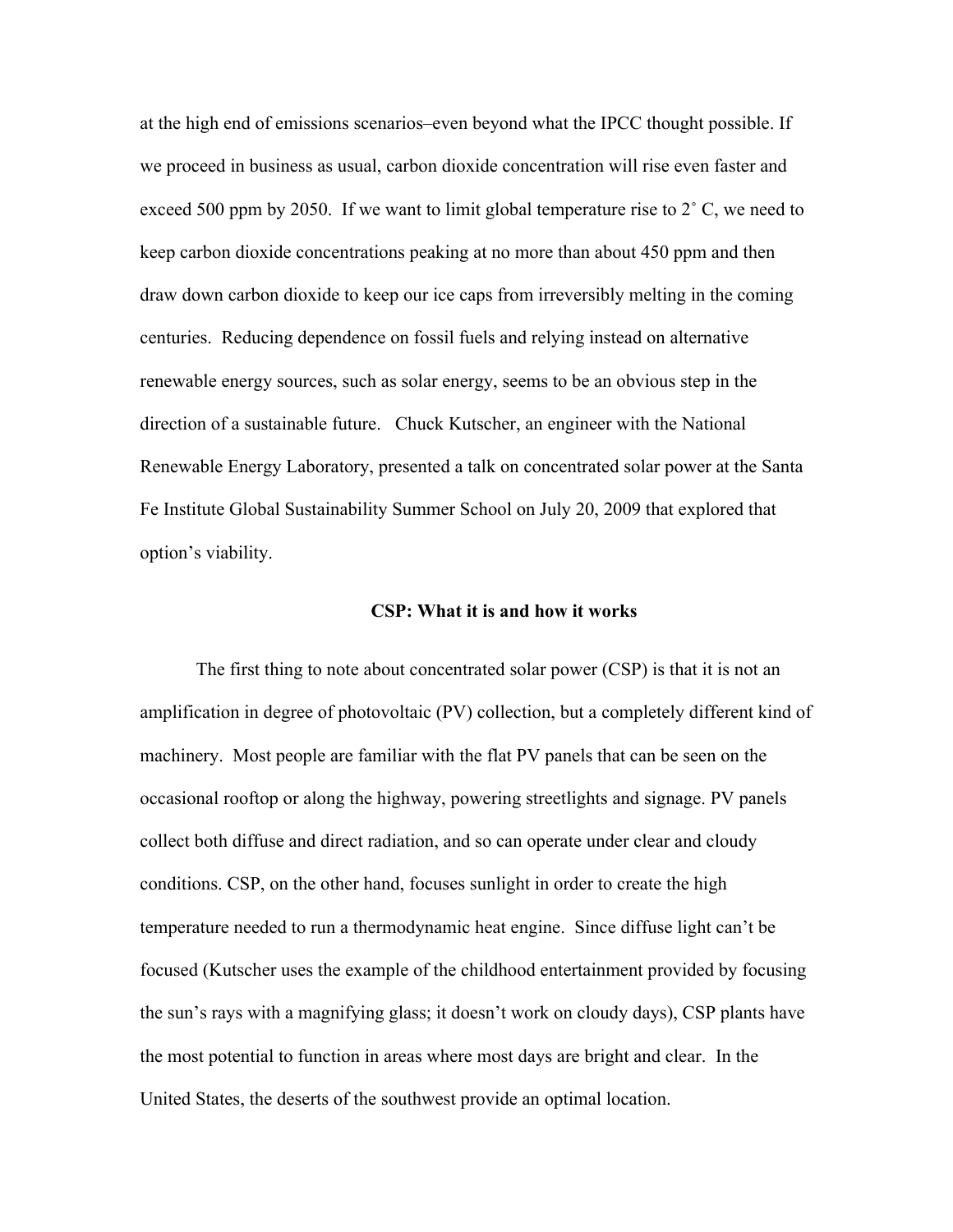Of the different kinds of designs of CSP collection plants, the parabolic trough design is the most developed (pictured above, figure 1). Kutscher's talk focused primarily on this type of installation. The troughs are basically parabolic mirrors that focus sunlight and concentrate heat on pipes (with high absorptivity of visible light and low emissivity of thermal radiation) that carry oil, which is then transported to heat water and generate the steam that runs the thermodynamic heat engine. The parabolic troughs are oriented on a north-south axis and track east to west during the day, mimicking the turn of the faces of sunflowers as they follow the sun through the sky.

#### **CSP Installation: What it requires**

Due to the nature of their design and how they operate, CSP plants require large, flat installation sites in regions with direct sunlight. This is why desert locations are ideal. The installations need to be large because sunlight, unlike coal or gas, is not a concentrated source that can be mined from a confined point of entry. Basically, because solar radiation is spread out over surface area, you need a large collector-field; intermittent installation negates efficiency. According to Kutscher, the Western Governors' Association commissioned a study (**year?**) that aimed at determining how much land in the southwestern states would be suitable for CSP installation. Excluding land that can't be used (either because it was already being utilized, was environmentally sensitive, non-contiguous, or had a ground slope greater than one-percent), the study found that the desert southwest could provide a substantial amount of land where solar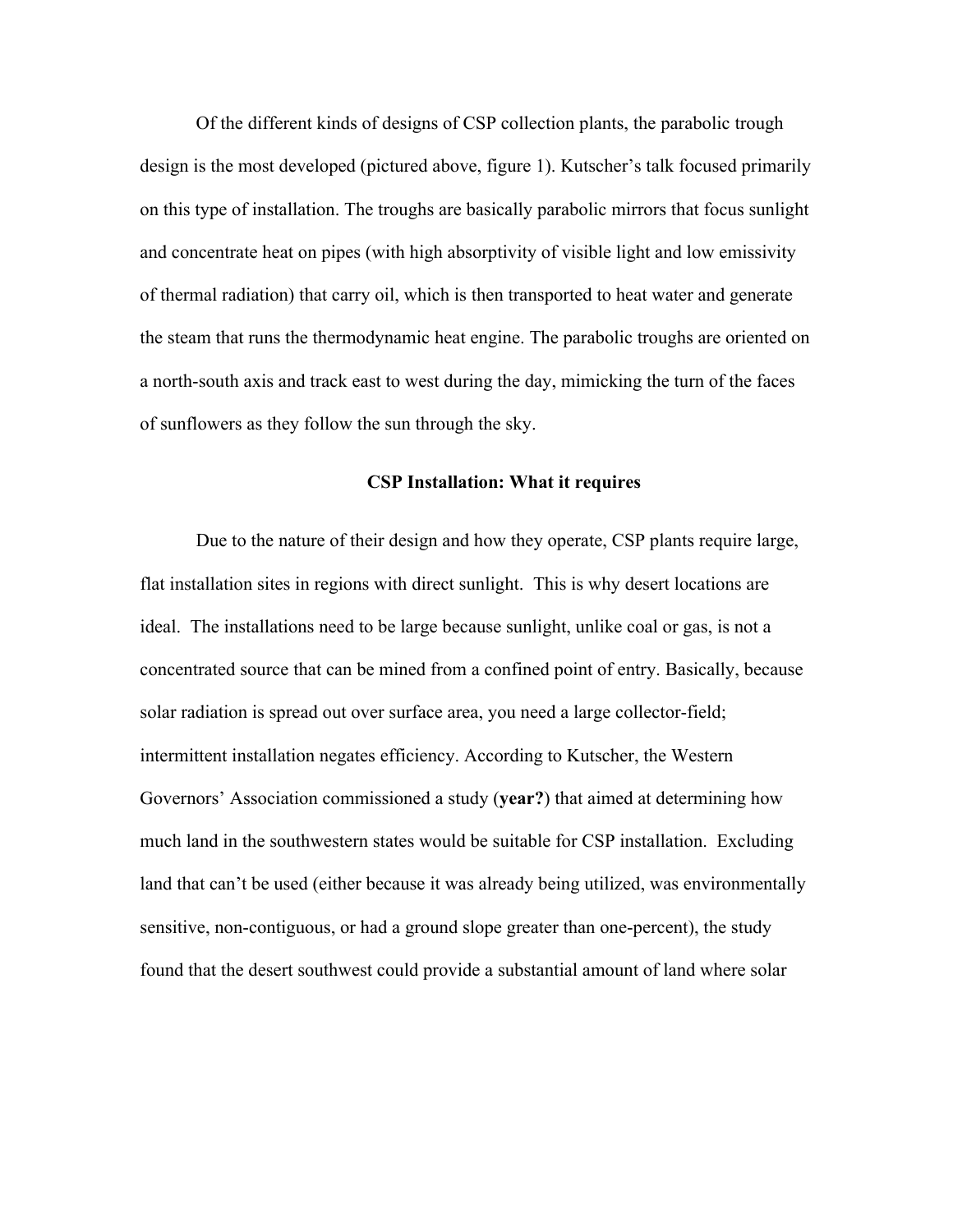radiation exceeds 6.75 kWh/m2 per day. Enough land, in fact, that if utilized by CSP, could provide six times the current electric capacity.<sup>2</sup>

## **The Advantage of CSP**

This sounds great for daylight hours. But what happens when the sun sets? Can CSP provide the energy required to light the casinos in Vegas or the graveyard shift in the ER? In fact, one major advantage that CSP technology has over PV is the capacity for storage and the ability to continue operations into the night. How does it work? There is enough thermal mass in the hot fluid running through CSP pipes to continue operations for a half an hour during cloud cover. But CSP sites with thermal storage utilize the exchange of molten salt between hot and cold tanks to enable nocturnal generation. Basically, during the day, the molten salt runs from the cold tank to the hot tank, then runs backwards at night, heating the oil that in turn heats the water to generate steam. (See Fig. 2)

<sup>2</sup> Chuck Kutscher, "Talking Climate Change: Concentrating Solar to the Rescue," (*Solar Today*, April 2009), 10.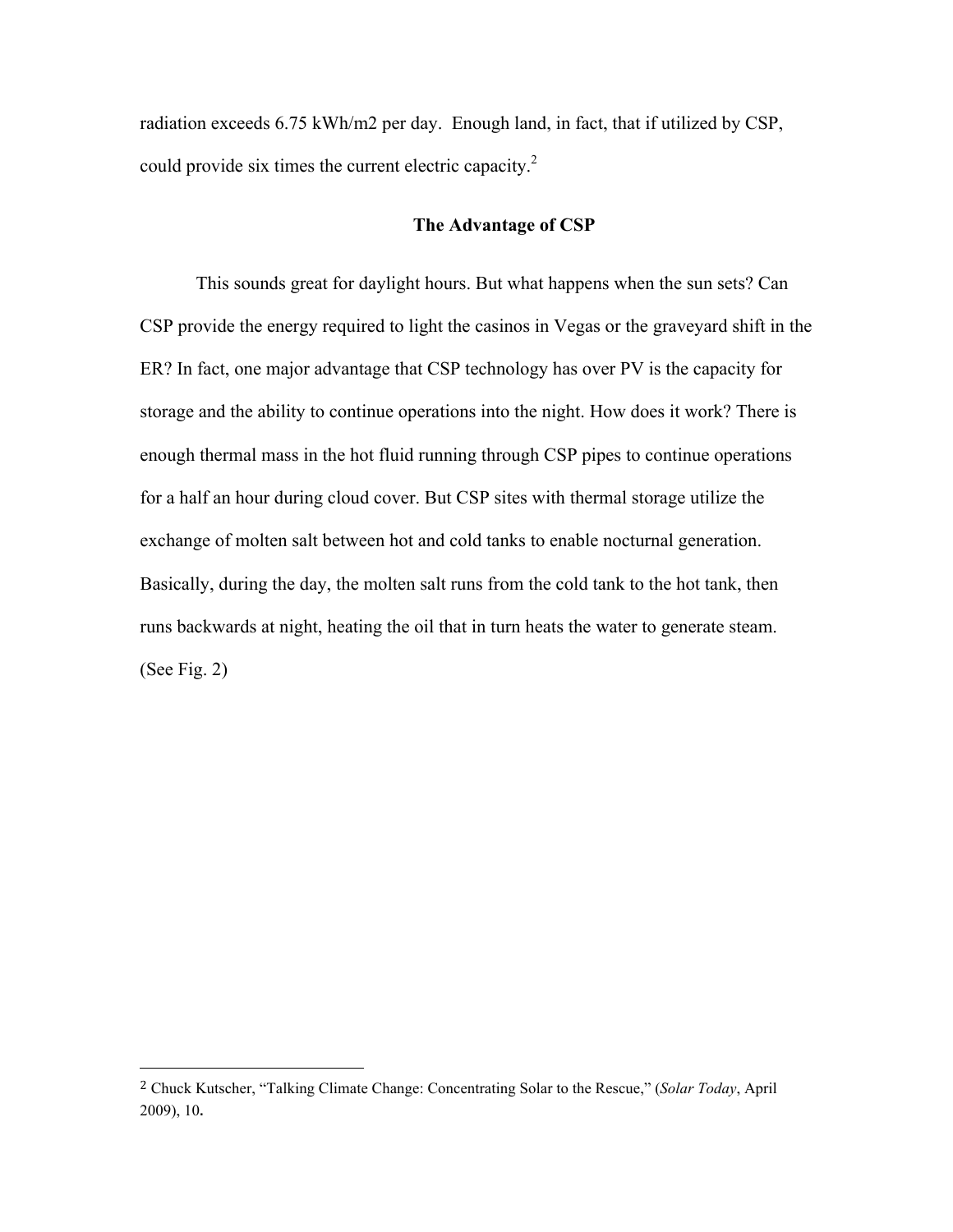

#### **Figure
2**

Currently storage capacity is around seven hours, but engineers are working on ways to increase that to twelve. This potential causes current utility companies to hold CSP in high regard as an alternative renewable that can be easily integrated into the existing grid.

#### **Everything Old is New Again**

It's been said that there is nothing new under the sun, and in fact, CSP technology is nothing new. An Israeli company, Luz, ran a CSP plant in the Mojave desert from 1984 to 1991. The plant showed the technology to be reliable. The only time during the plant's operation that output was diminished was during the after-effects of the eruption of Mt. Pinatubo, when sulfate particles in the upper atmosphere scattered much incoming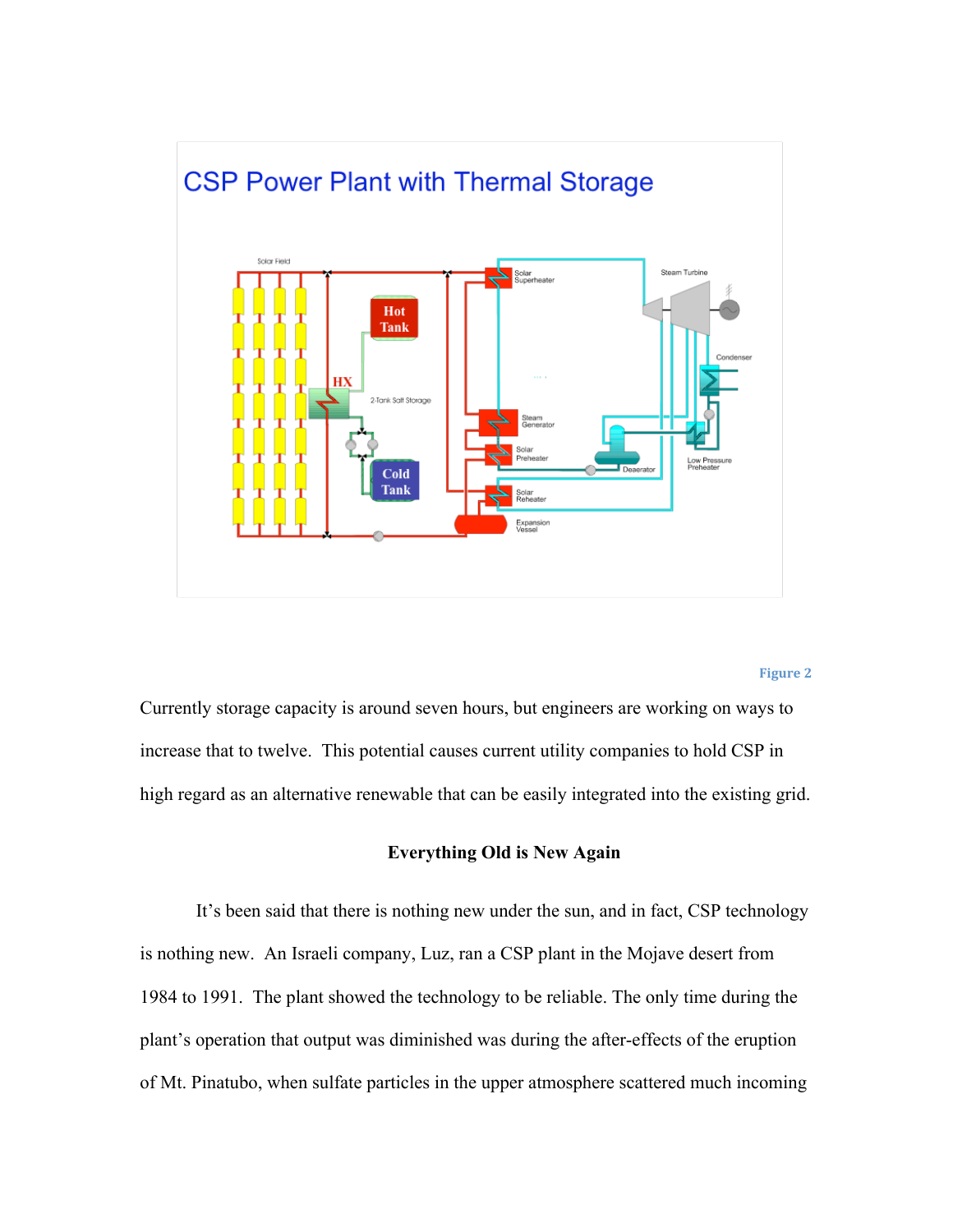sunlight. The company's downfall was not due to inefficiency on the part of CSP, but rather a lethal cocktail consisting of the loss of financial incentives, low natural gas prices, and utility deregulation.<sup>3</sup> But now, with the gap closing between the cost of natural gas and the cost of running a CSP plant, there is a growing resurgence of interest in CSP. In 2006 and 2007, there were two CSP installations in the United States (the first installations in fifteen years). Currently, a 250 MW CSP plant is on order by Arizona Public Service to provide an additional source of power for Phoenix. In Europe, CSP plants have been successfully installed and utilized in Spain and Germany. There is talk of a large-scale installation in the deserts of North Africa that would connect to Europe via high-voltage transmission lines. Similarly, the desert southwest in the United States could provide energy to the east coast, with the added advantage that transmitting solar power from west to east means that it is automatically available during the eastern seaboard's late afternoon, diminishing the need for large storage capacity.

## **The Dark Side of the Sun**

Let's add to the notion that there is nothing new under the sun the old adage that there is, indeed, much evil to be found basking in its rays. Kutscher opened the talk by paraphrasing Mark Twain's comment to the effect that everyone talks about the weather, but no one does anything about it. He then pointed out that we have more control over climate change than we do the weather. Clearly, we have reached the point where urgent action is needed to curb emissions from fossil fuels. But could there be undesirable, even

<sup>3</sup> Kutscher, 10.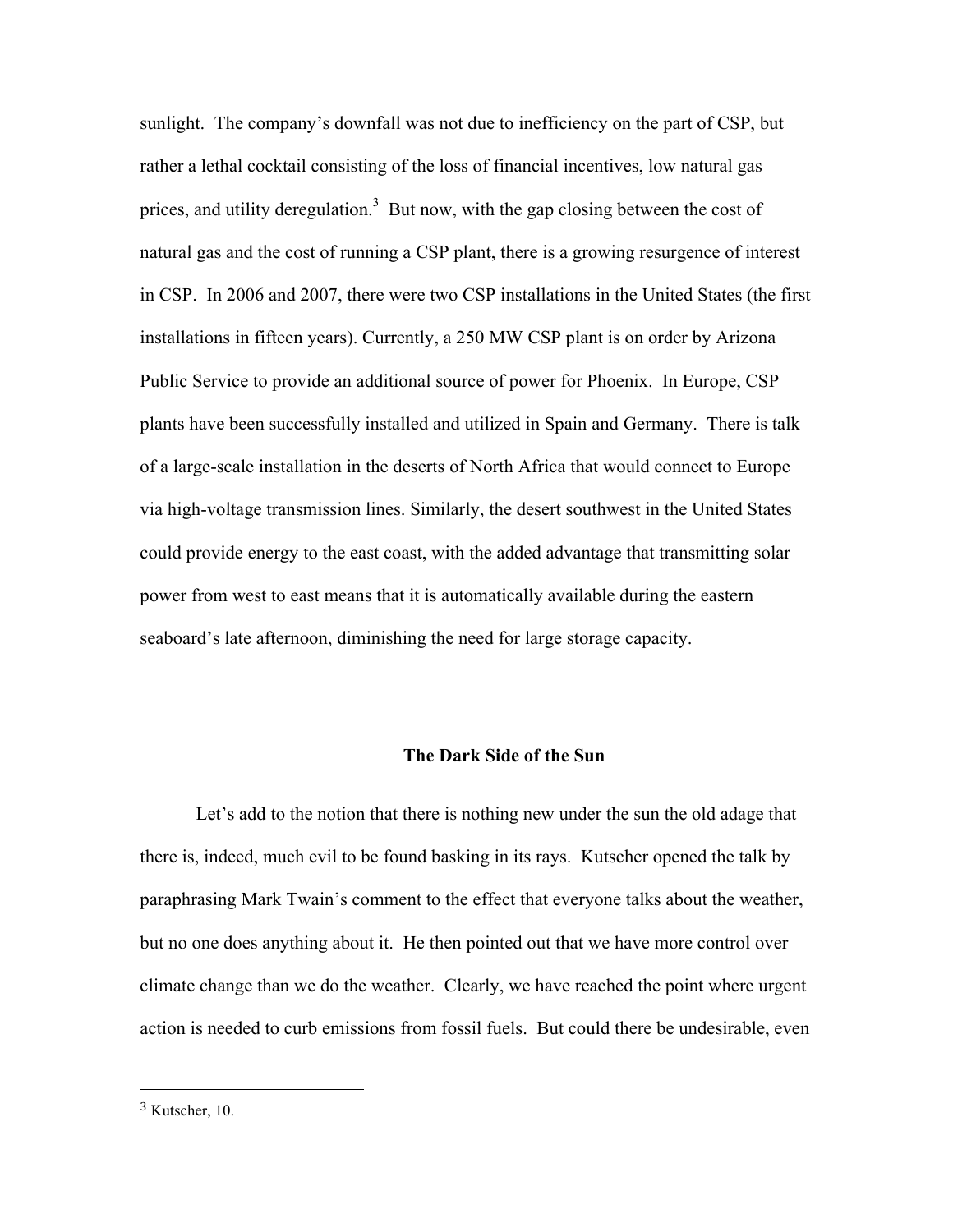dangerous, consequences in relying on large scale CSP to save us from our dependence on fossil fuels? What are the possible drawbacks of CSP?

One possible, and incredibly ironic, scenario, involves the interference with the desert surface's albedo. Dr. Nir Krakauer, Assistant Professor of Civil Engineering at the National Oceanic and Atmospheric Administration Cooperative Remote Sensing Science and Technology Center, The City College of New York, points out that the uninterrupted desert provides a reflective surface for solar radiation, reinforcing subsidence of the overlying air and keeping it dry and cloudless. If enough desert surface area were significantly darkened (CSP installation involves coverage of one third of surface area), creating a dark area of absorption in place of the reflective surface normally present, this could result in convection that draws storm clouds. In effect, if a CSP site were large enough, it has the potential to become a cloud magnet. Since CSP only works with direct sunlight, large-scale installation would turn out to be self-undermining. Kutscher acknowledges that not enough is known about this possible outcome, and more research is needed.

Why not move in the direction of small-scale installation, similar to PV? Not only is such an option cost-prohibitive due to the economy of scale inherent to steam turbines, but the amount of surveillance and level of skill needed to maintain CSP equipment is higher than that of the average home-owner. Once set on the proper access and tracking at the proper angle and speed, the mirrors cannot be disturbed by errant soccer balls or curious pets. Not many folks would be willing to set up molten salt tanks in their front yards for the sake of nocturnal power. And besides, if you happen to live on a lovely treelined street, you'd be faced with the wrath of all tree and shade-loving beings–not to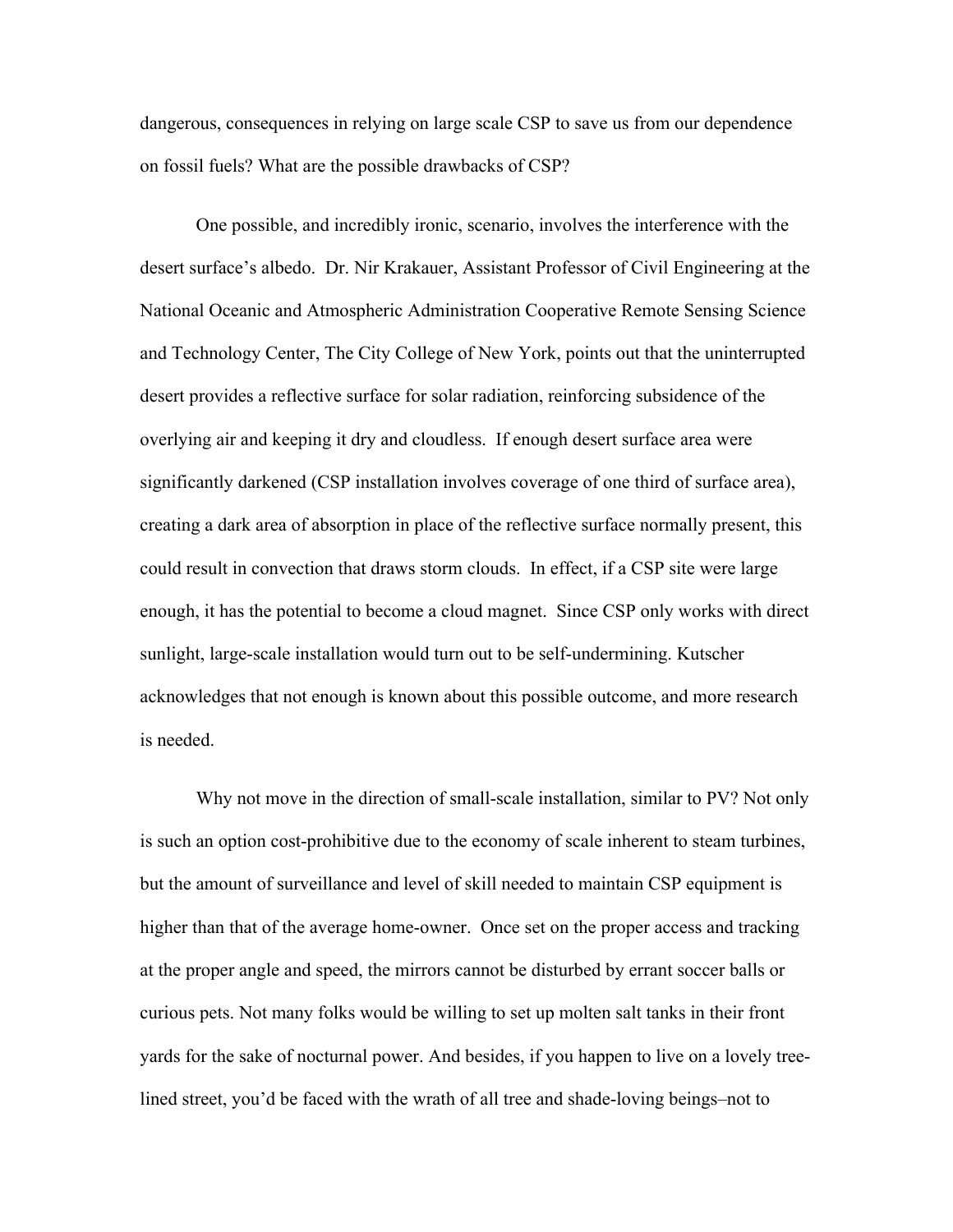mention a self-undermining increase in air-conditioning costs–if you cleared overhanging vegetation for the sake of getting access to direct sunlight for your CSP unit. At this point in time, small-scale residential CSP does not seem to be a viable option.

Returning, then, to large-scale installation problems, we can easily identify a cluster of emergent problems. One would be the high-voltage power lines needed to transmit significant amounts of energy over long distances. In addition to negative aesthetic and health effects in their immediate surroundings, power lines also demand the clearing of land and the creation of a corridor that can upset local ecosystems. The fenced plant installation sites themselves would create an obstruction for wildlife, and often in the preparation for installation, herbicide and sterilizers are applied to the ground beneath the troughs to clear any existing vegetation and prevent any future growth. This makes maintenance and operation of the machinery easier, but is disruptive to sensitive desert ecologies, where life can come in small and camouflaged forms. From cryptogams to tortoises, many beings who make their homes in the desert would find their lives severely interrupted, or ended, as a result of large-scale CSP installation. Kutscher maintains that these are important considerations that should not be easily dismissed.

Kutscher's talk was given on July 20, 2009, which happened to be the fortieth anniversary of the first lunar landing. Buzz Aldrin, the astronaut famous for the "one small step for man" utterance as he walked on the moon, gave an interview for National Public Radio that aired on the same morning as Kutscher's talk. Aldrin claimed that the most difficult task was not getting to the moon, but rather returning home to earth. He was referring to his long struggle with addiction in the post-climactic era that followed his retirement as an astronaut. How does one top a trip to the moon? In his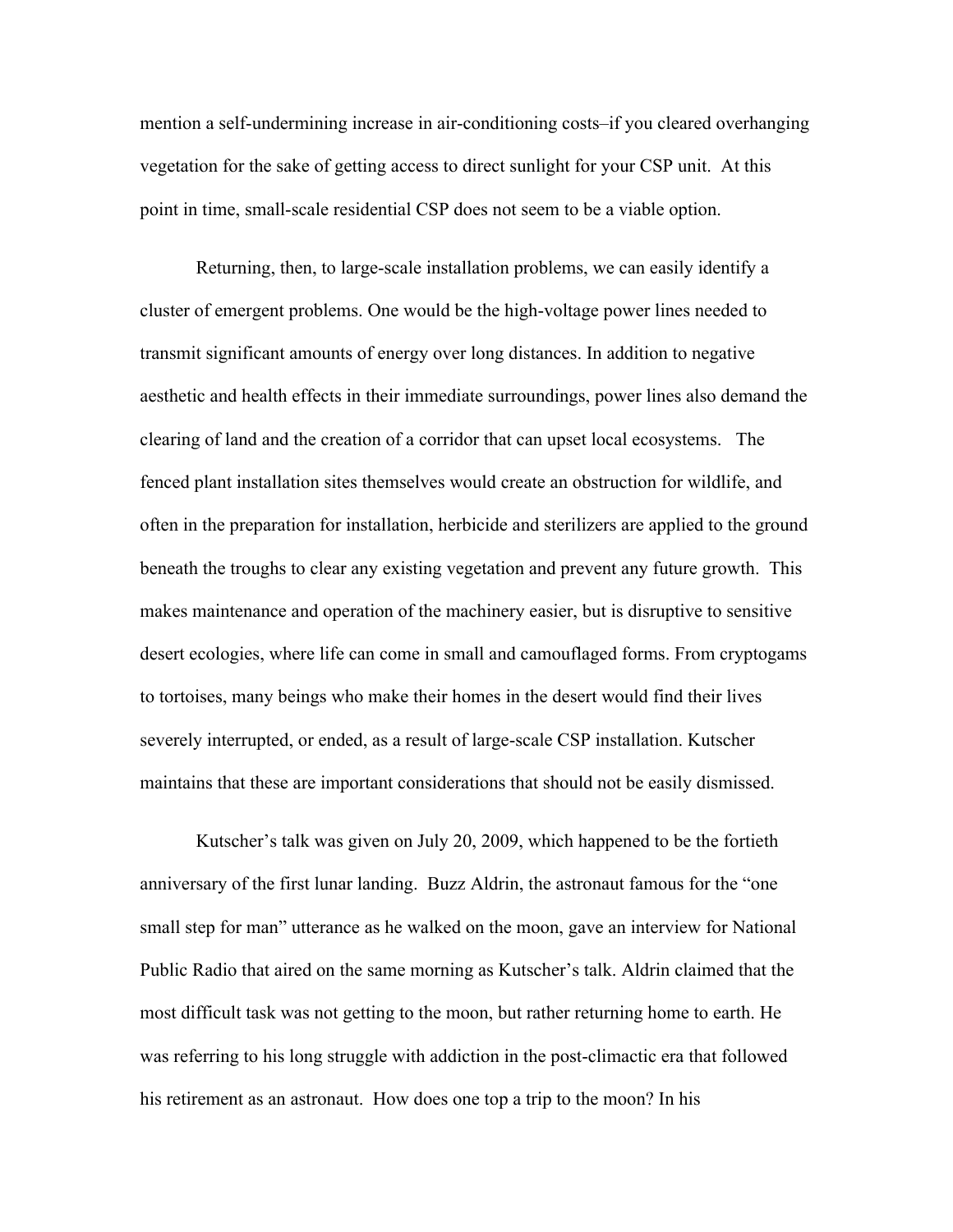autobiography, Aldrin describes the humbling exercise of weaning himself from his addiction to excess. He also describes the virtue and joy of learning to live within limits. Could it be the case that Aldrin's story is all of ours?

As a culture, we in the United States and other developed countries have become addicted to consumption. It makes sense that one of the first things we turn to in the face of catastrophic climate change is technology that has the potential to sustain our current rates of consumption (and possibly deliver more!). No one likes to be cut off, an addict least of all. But even if we persuade the bartender at last call to pour us one final drink, the bar eventually *does* close. We do, eventually, have to return home.

But are we anywhere close to coming to terms with that reality, in terms of how we live our daily lives and concentrate our efforts? As I write, there is talk of growing support for NASA's mission to Mars (Aldrin, in fact, is one of its champions), and China is working on improving its chances of a successful lunar mission in the near future. One of the driving motivations for that hoped-for mission would be to assess the potential for mining titanium and helium-3 on the moon–some estimates indicate that enough helium-3 could be mined to meet the needs of the world's energy demands. Hearing this news conjures up images from the famous early twentieth century film by George Méliès, *Le Voyage dans la Lune*, where a rocket ship splats emphatically into the eye of an indignant moon. Perhaps this imagery heavily anthropomorphizes that austere celestial body, but it also provides a meaningful, emotive sense of caution against hubris and the glib undertaking of high impact actions with unforeseeable, unintended consequences.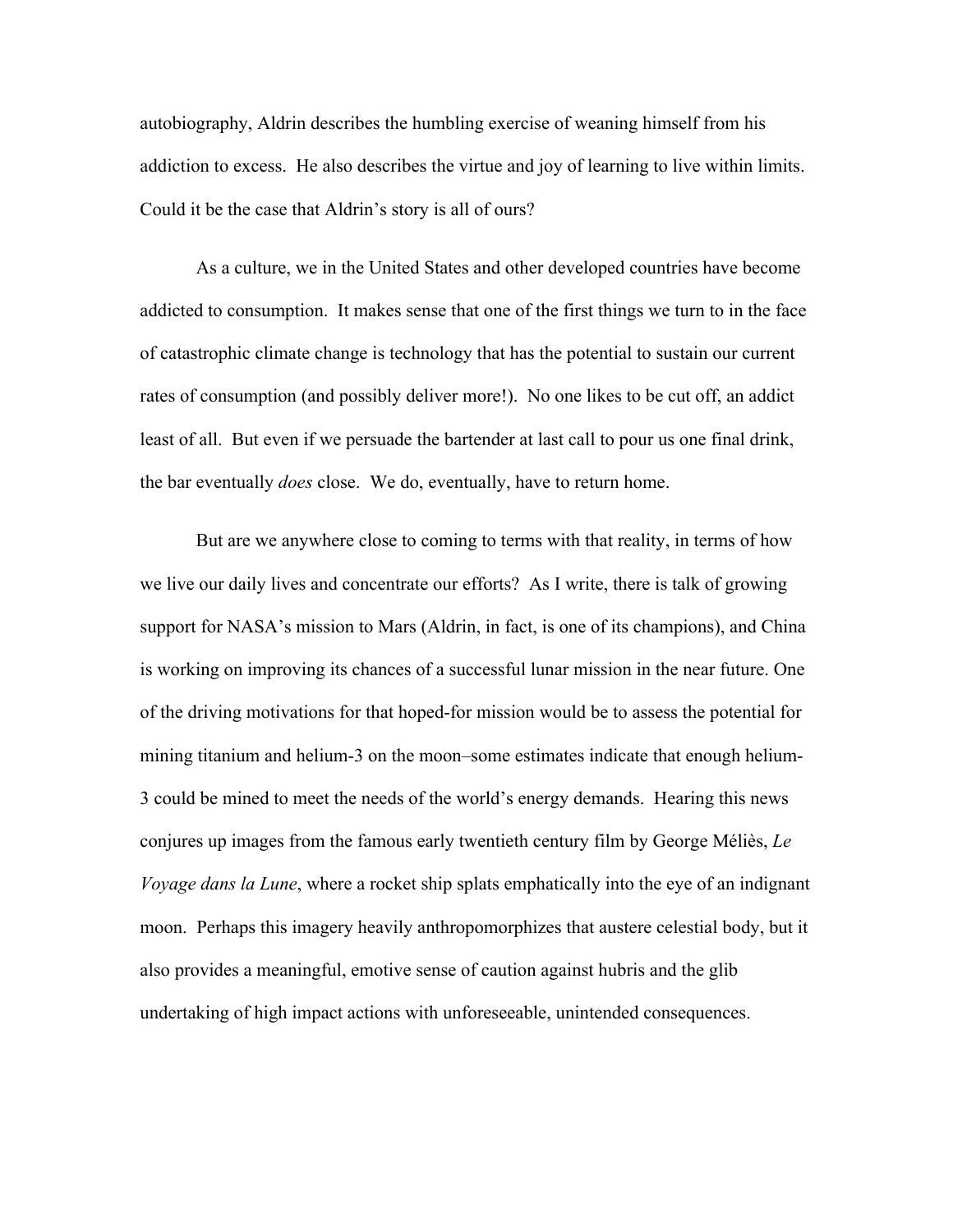Rather than distracting ourselves with obsessive calculations as to how we can mine every last bit of usable resource from the earth and her celestial companions, perhaps we need to turn our gaze back onto ourselves and question what kinds of needs and values we are trying to sustain with our efforts. In many ways, the technological management approach to sustainability, which depends on more and more efficient uses and extractions of energy to supply an ever-increasing demand is more about sustaining technology and the virtual reality that depends on it than sustaining biological life and the humans who dwell in the midst of that community. It is as if we have all become driven by an implicit Platonism that esteems the virtual over the real, causing us to pursue eternally static ideals in the hopes of escaping our finite embodiment. Unfortunately, we do this at our peril, and at the expense of that which is the real ground of our existence: namely, the planet and the complex communities of organisms of which we are a part.

It would be a mistake not to pursue alternative renewable energy sources in the face of the urgency presented by catastrophic, irreversible climate change. We are already so far behind in effectively curbing carbon emissions that it is reasonable to object that we don't have the luxury of time that would allow us to sit around contemplating our navels (philosophers get this objection all the time! we are told that the point is not to talk about the world, but to change it). If we're going to change the world, we need to have a world to change, and alternative renewable resources may buy us a little more time to get our values in order. But concentrating all of our efforts on meeting the increasing demands of an addiction seems to keep us on an unending treadmill: for an addict, there is no such thing as sufficiency. So, in effect, no real change is achieved if we approach sustainability only from a technological management standpoint. I think it's